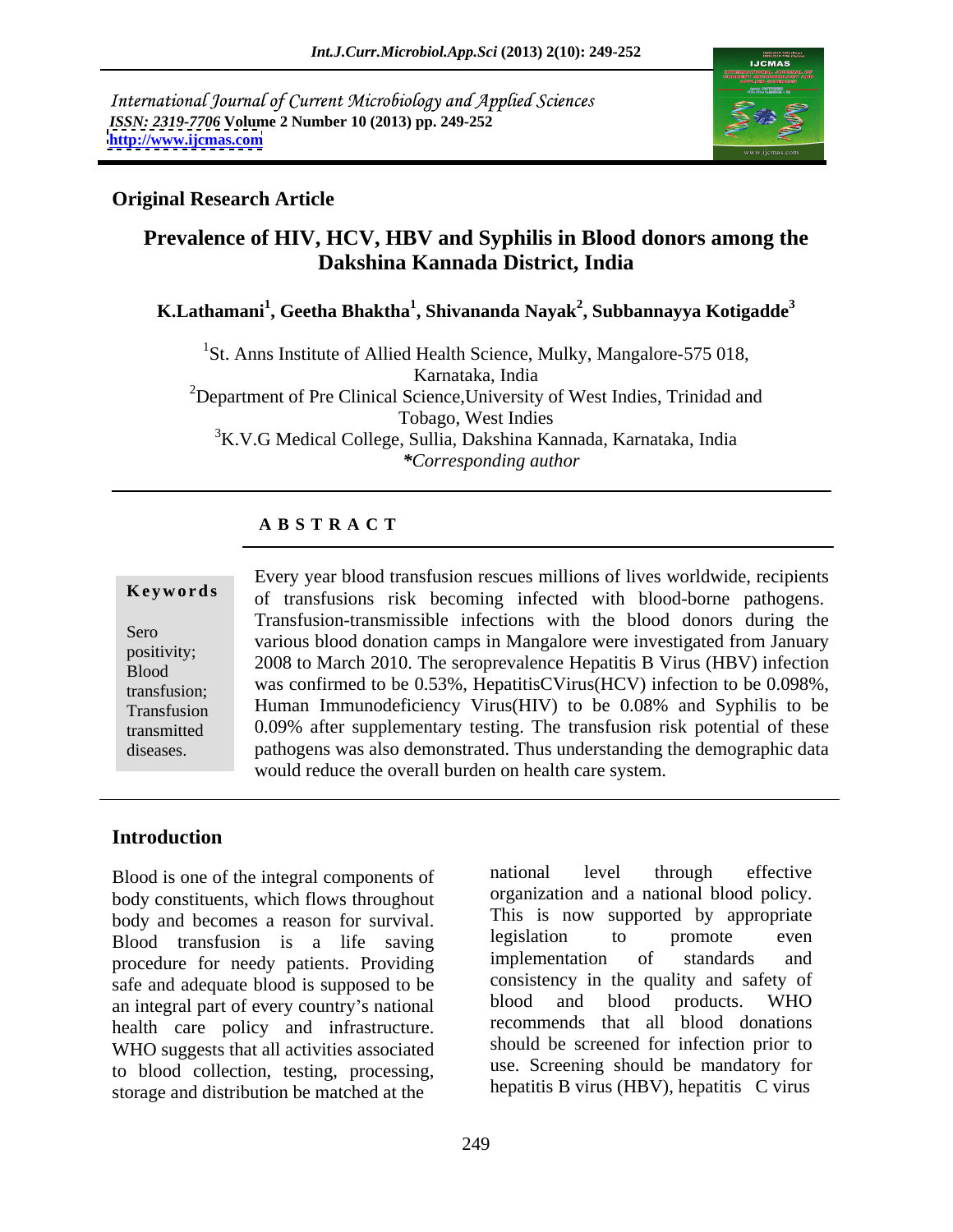(HCV), human immunodeficiency virus help to study and identify the trend of (HIV) and syphilis. Globally there are increase or decrease among these diseases. more than 300 Million HBV infected people and 75% of them are Asians **Materials and Methods** (Qasmi *et al*., 2000). The prevalence of HBV infection is reported to be high of 5- According to WHO cataloguing , globally there are 34 million people were living

are hepatitis, HIV, Syphilis, malaria  $\&$  also recorded. A written informed consent infrequently toxoplasmosis, Brucellosis was taken from each donar before the of transfusion associated complications including transfusion transmitted diseases

these infections and to hold back the 2008- March 2010.1 he blood samples<br>transmission to minimum it is extremely were screened for HIV. HBV, HCV and transmission to minimum, it is extremely essential to remain cautious about the syppuls sense is the card test. possible spread of these diseases in the course of blood transfusion. Thus we **Result and Discussion** aimed to estimate the prevalence of HIV, HBV, HCV and Syphilis among the blood Among the 14259 blood units collected, collected from the donors. It would also

## **Materials and Methods**

15% in south East Asia and China donors through blood camps organized by (Ponamgi *et al*., 2009). In India the Govt. Wenlock Hospital managed by Dr. national average for HBV positivity in the M.V. Shetty trust, Mangalore and also healthy donor population is around 4.7%. from replacement donors. Each donor's with HIV at the end of 2011(The global recorded A unique identification number fund: to fight AIDS TB & Malaria 2013). was also given. Donors with history of any According to NACO, In India there are pre existing illness in the recent past, around 2-3 million HIV infected people weight loss, uncontrolled diarrhea, recent with the prevalence of 0.31% among igundice, liver disease, cardiovascular adults (India Facts: HIV/AIDS in India disease, pulmonary disease, malignancy, statistics. NACO 2011). According to epilepsy, malaria, unusual or excessive Karnataka State AIDS Prevention Society, bleeding, recent donation of blood, receipt there are 250,000 HIV infected people in of blood, and taking contraindicated drugs Karnataka (India Facts: HIV/AIDS, 2012). were excluded. Detailed history of The global prevalence of HCV is around pulse, blood pressure and temperature 2% with 170 million people. In India the were recorded for each donar. Screening prevalence rate of HCV is approximately for anemia and Inspection for any marks 1.8% - 2.5% ( Ponamgi *et al.,* 2009). The of drug abuse or any skin lesions/ main diseases transmitted through blood infections at the venepuncture site was and some other viral infections like CMV, blood donation. Proper sterilization and EBV and Herpes (Sonia Garg *et al*., 2001) other precautions were taken during the with every unit of blood, there is a 1% risk blood collection and blood units were Blood collection was done from healthy Name, age (18-60 years), Sex, date of birth, address and contact number were jaundice, liver disease, cardiovascular immunization was also noted. Weight, also recorded. A written informed consent was taken from each donar before the stored by appropriate methods.

(Naveen Kakkar *et al*., 2004). A total of 14,259 blood units collected Considering the grave consequences of donors during the period from January from healthy voluntary and replacement donors during the period from January 2008- March 2010.The blood samples were screened for HIV, HBV, HCV and Syphilis by ELISA and syphilis by RPR card test.

## **Result and Discussion**

seropositivity was found to be 0.82% of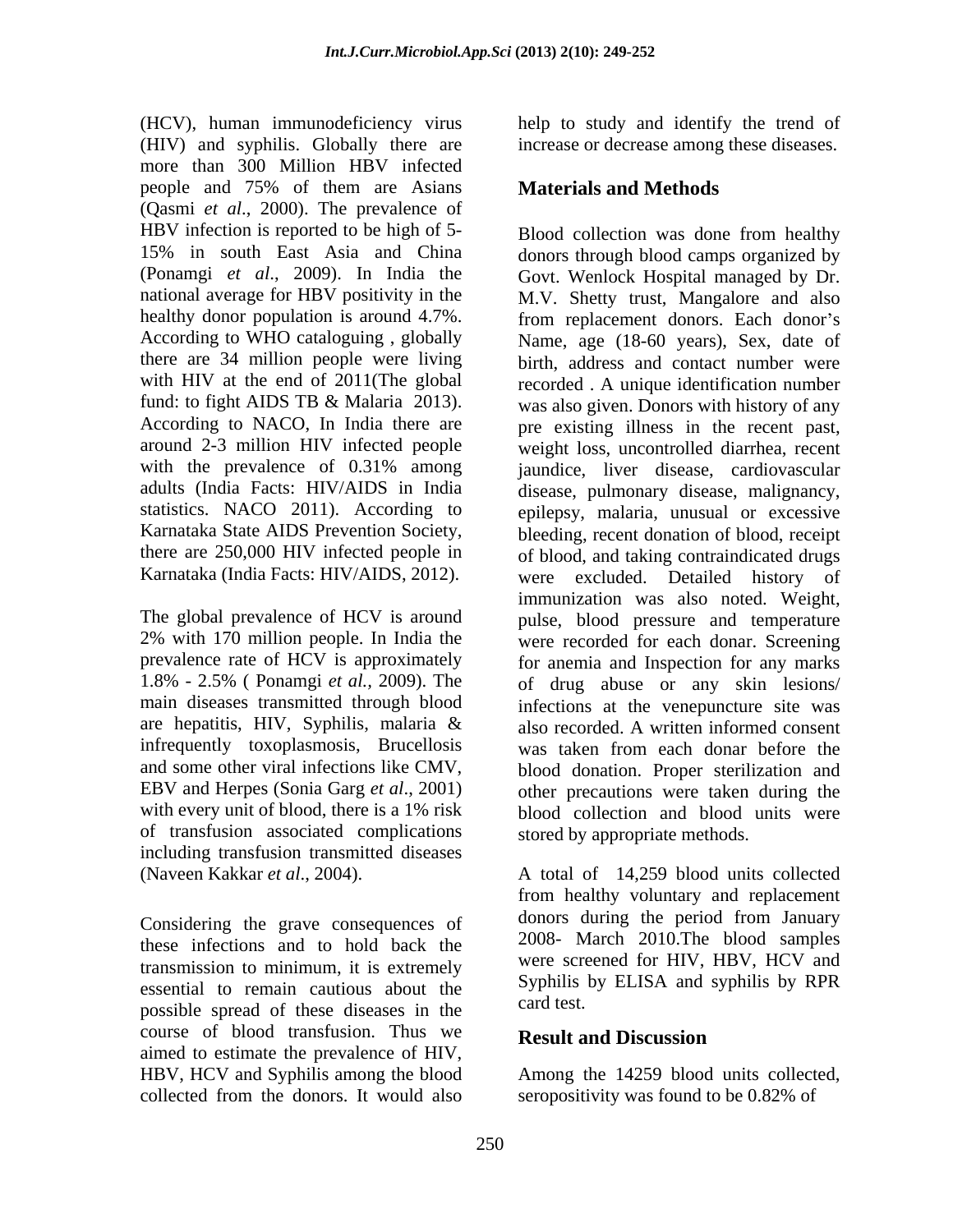| Disease    | the company of the company of the<br>Number | Percentage     |
|------------|---------------------------------------------|----------------|
| <b>HBV</b> | $ -$                                        | 0.53           |
| <b>HCV</b> |                                             | 0.098<br>0.020 |
| HIV        | - -                                         | 0.08           |
| Syphilis   |                                             | 0.09           |

**Table.1** Distribution of blood born disease among the blood donors of Mangalore

**Figure.1** Pie chart showing the number of significant infectious disease



the total units collected. This is depicted in fastest growing region in technology wise. the Pie chart showing the number of significant infectious disease (figure 1). The prevalence of blood borne infection only seropositive of 0.82% was found in the Mangalore district during the period January 2008- March 2010 is presented in

Blood born infections are common serious 4.7%, our study showed only 0.53% hurdles of blood transfusion. Averting the prevalence among the total b<br>transfusion-transmitted infections in collected. The differences transfusion-transmitted infections in developed countries has been prevalence among our study and other accomplished by reducing unnecessary transfusions, using only regular voluntary donors, excluding donors with specific risk factors and systematic screening of all donated blood for infection. By contrast, in many developed countries these interventions is applied uniformly and the risk of transfusion-transmitted infections remains low. Mangalore district is one the

A study on the transfusion-transmitted infections of blood donars have shown that only seropositive of 0.82% was found among the 14259 units of blood collected.

table 1. Though the prevalence of HBV positivity among the Indian national healthy donor is 4.7%, our study showed only 0.53% prevalence among the total blood units collected. The differences in the studies (Swapna Kumar Sinha *et al*., 2012; Arora *et al*., 2010) may be recognized to be the differences in the sensitivities of the assays used, the criteria of positivity, types of donors and the level to which individuals with risk factors for blood borne viral infections that have been excluded.